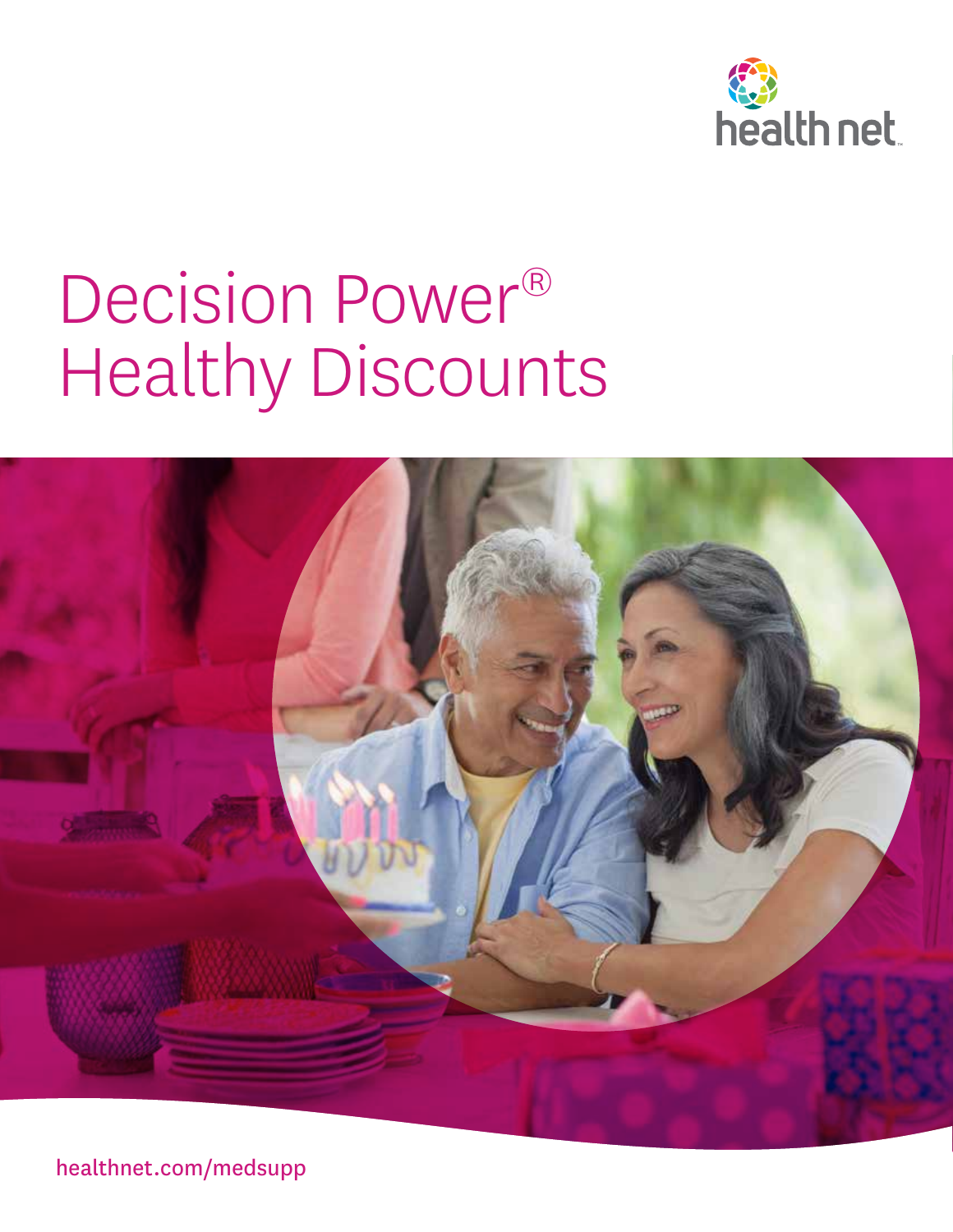

**Your health, your time, your choice.** Decision Power helps you become an active partner in decision-making about your health and the health of your family. You can access Decision Power from the privacy of your own home or office, and it's completely confidential.

# Decision Power® How It Works

*At Health Net, we believe good health is more than the absence of illness. Our Decision Power Healthy Discounts program rewards you for being a member and supports your good health! Log in to www.healthnet.com/medsupp select Benefits Overview and click on Decision Power Support Program to learn more about these discounts and extra benefits and how to access them.*



# Peace of mind with the Nurse Advice Line

Our free Nurse Advice Line makes it easy to get answers to your health questions. You don't even have to leave home! Staffed by nurses (RNs), our Nurse Advice Line is available 24 hours a day, 7 days a week.

Call us if you have questions about:

- **•** Your health, medicine or a long-time health problem.
- **•** Whether you need to get to a hospital fast or see your doctor.
- **•** How to handle a health issue in the middle of the night.

Call us toll-free at **1-800-893-5597 (TTY: 711).** Interpreter services are also available 24 hours a day, 7 days a week.

**Please note:** Decision Power nurses are not for emergency situations. If you have a lifethreatening emergency, call 911 or go to the emergency room.



## Specialty health care **ACUPUNCTURE**

One of the oldest forms of healing in the world, acupuncture is a therapy that inserts fine, hair-like needles into specific body points called acupuncture points. The National Institutes of Health has endorsed acupuncture for pain syndromes, nausea and other conditions.

Through the ChooseHealthy® program, a product of American Specialty Health Administrators, Inc., a subsidiary of American Specialty Health Incorporated (ASH), you can receive a 25% discount on the usual and customary fees from a contracted acupuncturist, chiropractor or massage therapist.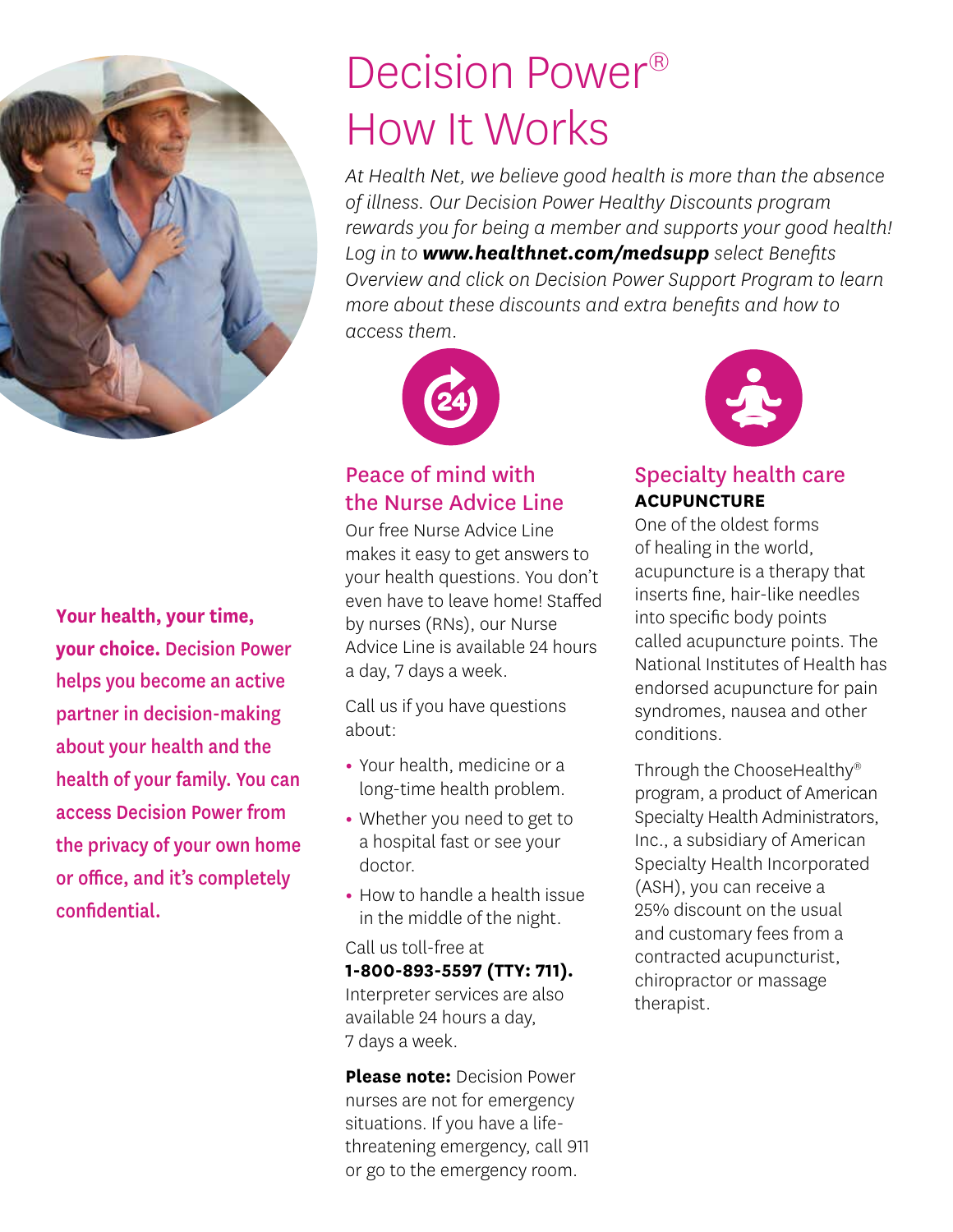#### **CHIROPRACTIC**

Chiropractors specialize in treating various conditions of the nervous, muscular and skeletal systems of the body, primarily using techniques that adjust or manipulate joints and muscles. Some of these conditions include, but are not limited to, lower back pain, neck pain, strains, and sprains, etc.

Through the ChooseHealthy program, you can receive a 25% discount on the usual and customary fees from a contracted chiropractor.

#### **MASSAGE THERAPY**

Massage therapy uses touch to treat the body's muscular structures. There are more than 150 variations of massage, bodywork and somatic therapy techniques. If you've never had a massage, use your Decision Power Healthy Discounts discount and try it for yourself.

Through the ChooseHealthy program, you can receive a 25% discount on the usual and customary fees from a contracted massage therapist.

For more information, call **1-877-335-2746**, Monday through Friday from 5:00 a.m. to 8:00 p.m. and Saturday from 12:00 p.m. to 8:00 p.m. Pacific time (PT). Then call the provider you choose and schedule an appointment. At your office visit, show your Health Net ID card and pay the provider.



Please note that ChooseHealthy is not insurance. You should check any insurance benefits you have before using this discount program, as those benefits may result in lower costs to you than using this discount program. The discount program provides for discount specialty health care services from participating practitioners. You are obligated to pay for all health care services but will receive a discount from those health care practitioners who have contracted with the discount program. The discount program does not make payments directly to the participating practitioners in the discount program. The discount program has no liability for providing or guaranteeing service and assumes no liability for the quality of service rendered.

ChooseHealthy is a federally registered trademark of ASH and used with permission herein.

The "usual and customary" charge is preset for each procedure. This charge is determined by the complexity of the treatment and the fee most commonly charged for that procedure in a particular geographic area. This is the "maximum allowable" for any procedure, and the benefit will be calculated based on the provider's submitted fee or the usual and customary amount – whichever is lower.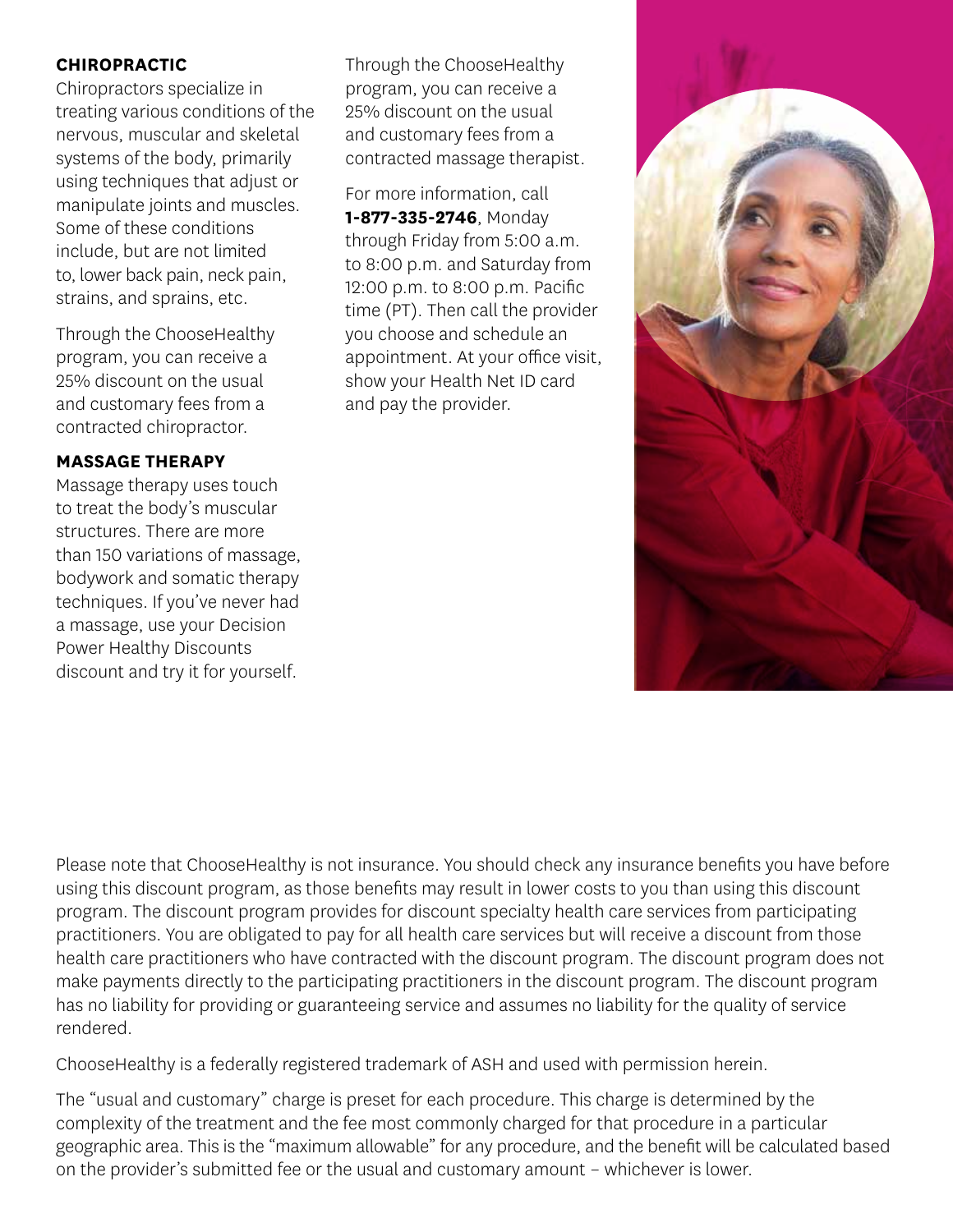

**Decision Power Healthy Discounts** – We believe healthy living is about staying active, having a good attitude and feeling comfortable. We recognize that good health goes beyond your covered medical benefits. Membership in Decision Power Healthy Discounts is automatic and yours at no additional cost. Enjoy the advantages of Health Net membership and the rewards of living well.



#### Eye care

A variety of savings and hundreds of providers are offered through the following vision vendors:

#### **EYEMED VISION CARE**

Discounts on eye exams, frames and lenses at more than 26,000 locations, including JCPenney Optical, LensCrafters, Target Optical, and most Sears Optical and Pearle Vision locations.

- **•** \$5 off contact lens exam and \$5 off routine eye exam
- **•** 15% off retail price for conventional contact lenses
- **•** 35% off retail price of any available frame at provider location1
- **•** \$50 single, \$70 bifocal, \$105 trifocal plastic lenses<sup>1</sup>



#### LASIK or PRK surgery **EYEMED VISION CARE**

Health Net members receive a 15% discount on retail laser vision correction (LASIK) or 5% off the promotional price. For locations, contact EyeMed at

#### **1-866-392-6058 (TTY: 711)**,

Monday through Saturday from 4:30 a.m. to 8:00 p.m. and Sunday from 8:00 a.m. to 5:00 p.m. PT. Or go to www.eyemedvisioncare.com to find a convenient location. Visit www.eyemedvisioncare.com/ healthnet to view Health Net discount program information. Bring the group number and your Health Net ID card to an authorized provider to receive the discount.

1The discount is available only when a complete pair of glasses is purchased. Items purchased separately will be discounted 20% on the retail price.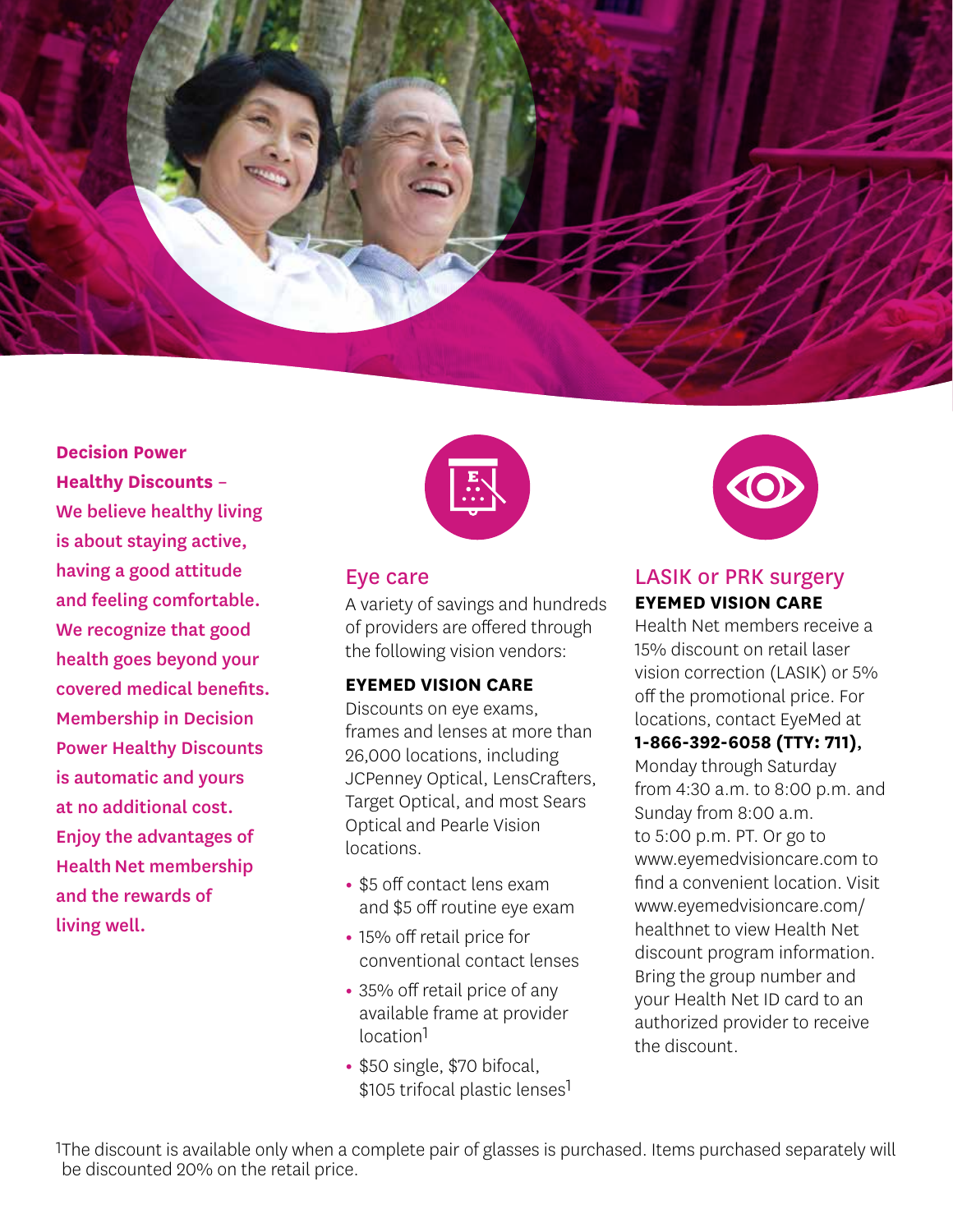

## Fitness facility discounts **ACTIVE&FIT DIRECT™**

Through the Active&Fit Direct program, you have access to a national network of fitness centers for just \$25 a month (plus a one-time \$25 enrollment fee). There is a 3-month commitment.

Register online through the Health Net member portal. You may also call **1-844-646-2746**, Monday through Friday from 5:00 a.m. to 6:00 p.m. PT.



#### Health products and online resources **E-STORE**

Through the e-store, you can buy health and wellness products at a discount. Health Net members receive free standard shipping on all orders. To order, visit the e-store at www.ChooseHealthy.com or call **1-888-289-4325**, Monday through Friday from 5:00 a.m. to 6:00 p.m. and Saturday from 2:00 p.m. to 8:00 p.m. PT.



# In-home care services **ACCENTCARE, INC.**

AccentCare provides thoughtful solutions for living at home. You can receive a free initial consultation by telephone, a 10% discount on the first month's services for personal care and a free copy of What *Everyone Needs to Know About Homecare.*  To learn more, call **1-800-834-3059**, Monday through Friday from 8:30 a.m. to

5:00 p.m. PT, or log in to www.accentcare.com.

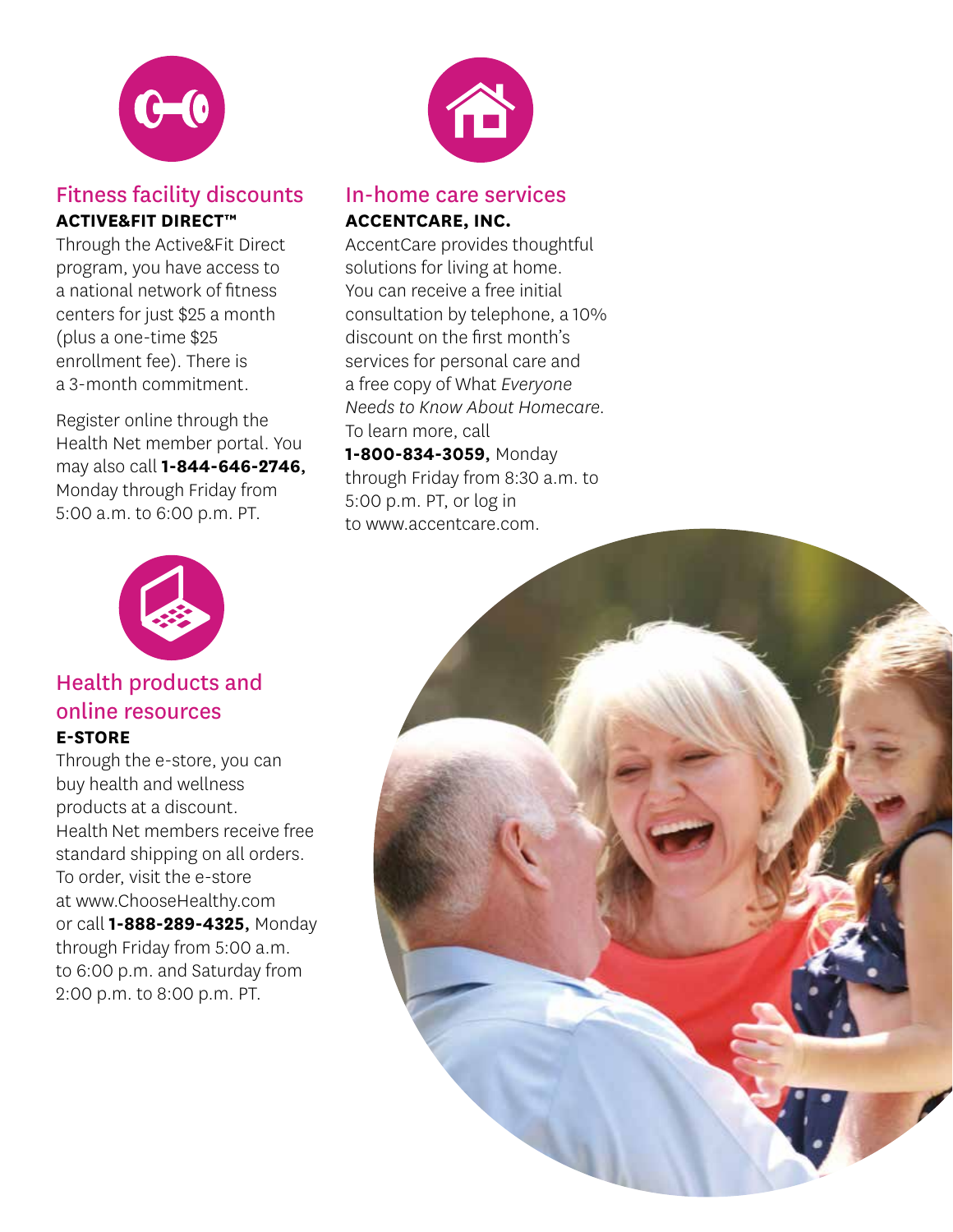

For more information: **www.hearingcare solutions.com**



#### Hearing aids and screenings **NATIONSHEARING PROVIDER CENTERS**

For more information, call 1-800-996-0234 (TTY: 711), Monday through Friday, 8:00 a.m. to 8:00 p.m. Eastern time (ET), or go to NationsHearing.com/healthnet.

NationsHearing discount program offers:

- **•** Yearly hearing test at no extra cost
- **•** Hearing aids from all major brands
- **•** Set discount prices with hearing aids starting at \$681
- **•** Low pricing and a 60-day, 100% money-back guarantee
- **•** Three-year repair warranty
- **•** Three years of batteries included
- **•** One-time replacement plan for lost, stolen or damaged hearing aids
- **•** 12- and 18-month financing options with 0% APR, no money down
- **•** Concierge services

Call NationsHearing to make an appointment for a no-cost hearing exam

#### **HEARING CARE SOLUTIONS**

Health Net members and their families receive free hearing exams and discounts on hearing aids. All hearing aids include unlimited follow-up visits for one year with the original provider of service.

Call Hearing Care Solutions for details and to make an appointment at **1-866-344-7756**, Monday through Friday from 5:00 a.m. to 5:00 p.m. PT.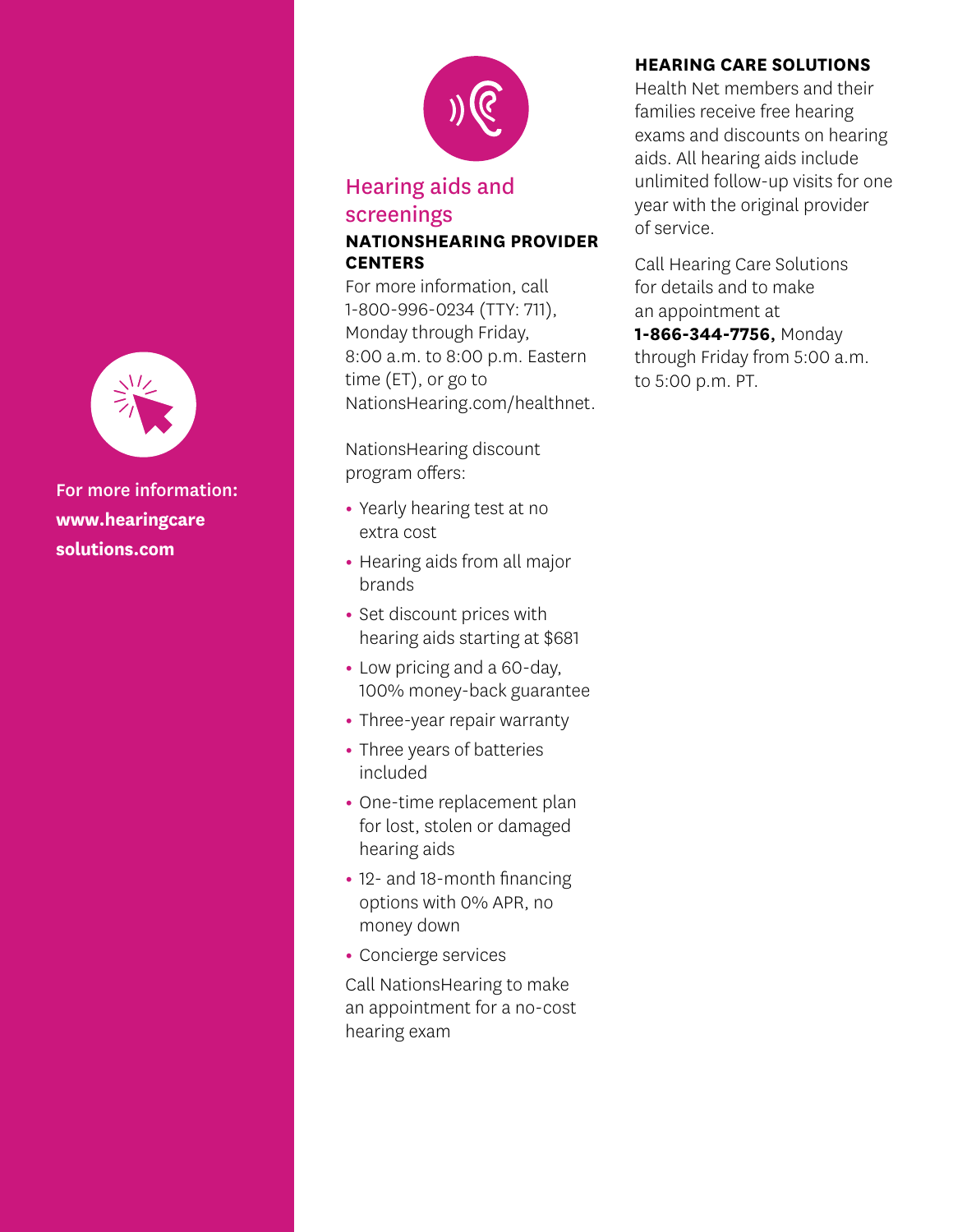

#### Weight management **WW**

WW (formerly Weight Watchers) offers three weight-loss solutions:

**WW Digital** – WW online digital weight-loss program includes personal food and fitness tracking from your mobile device or desktop.

- **•** 24/7 expert chat with the WW coaching team.
- **•** Seamlessly sync with your favorite activity tracker to track fitness on the go.
- **•** WW Connect a membersonly social networking site.
- **•** Health Net members qualify for a 50% discount (\$8.48 per month) – Available twice a year for a total of 6 months continuous enrollment.

#### **WW Digital+Workshops**2 –

Combines WW meetings with all the benefits of Digital.Program includes:

- **•** Full access to local and virtual wellness workshops led by a wellness coach.
- **•** Confidential weigh-ins.
- **•** Digital and mobile tools to help members stay on track.
- **•** Health Net members qualify for a 50% discount (\$19.11 per month)

**Digital 360** – Combines digital program with access to live and on-demand wellness experiences

- **•** Digital 360 Coaches who will help you stay committed to losing weight.
- **•** More guided support, on your own schedule
- **•** Health Net members gets a 50% discount (\$12.75 per month)

Get more information by calling **1-866-896-2655 (TTY: 711)**.

**Note:** To receive a discount on any of the three options, individuals must be active Health Net members.

#### **JENNY CRAIG**

Jenny Craig Health Net members can join Jenny and receive a free 3-month program (food cost separate), plus \$120 in food savings (purchase required) or 50% off a premium program (food cost separate). Jenny Craig includes a weight-loss expert whose job is to make sure you hit your goal. Each week, you choose a premium menu of delicious foods and eat the award-winning food 5 times a day plus one snack of your own.

Get started today by visiting www.jennycraig.com/healthnet, or call **1-877-Jenny70** to schedule an appointment for a FREE and no-obligation consultation.